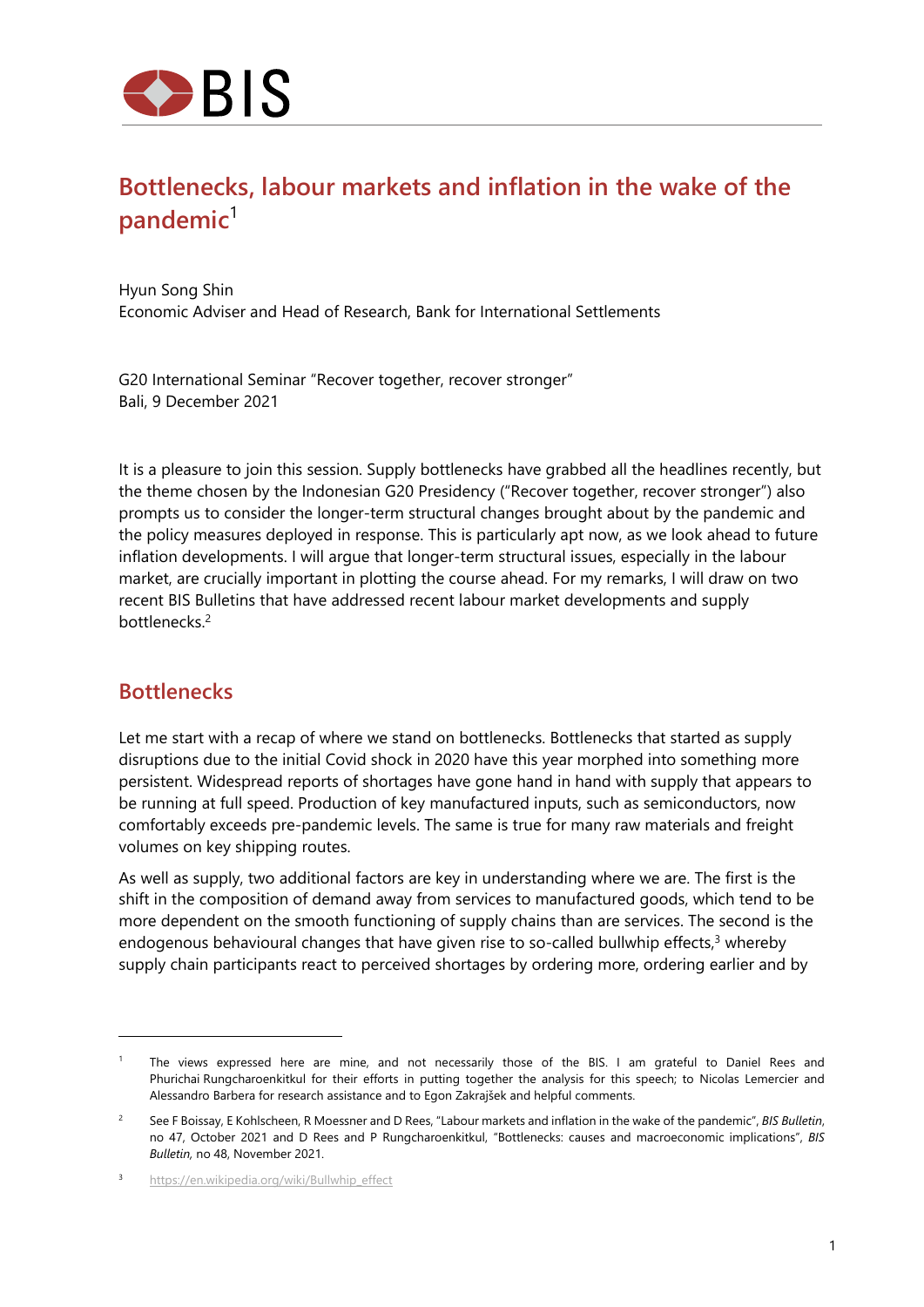

hoarding inputs. This kind of reaction is prudent and rational when considered in isolation but can lead to aggregate outcomes that are ultimately self-defeating.

A brief review of the main bottleneck-affected industries highlights the complex dynamics at work. The sharp swings in the prices of commodities such as lumber, iron ore and coal over the past year illustrate well how the current bottlenecks are not simply a uniform squeeze everywhere along the supply chain. Instead, we have seen commodities demand whipsaw as pressures emerged at different points in the supply chain, resulting in large price fluctuations (Graph 1, left-hand panel). For lumber, iron ore and coal, prices are well below peaks reached earlier in the year. Anecdotal evidence also points to localised gluts where the lack of storage capacity has depressed prices at key points.

Swings in commodity and shipping prices are suggestive of bullwhip effects



<sup>1</sup> Generic first futures price, random length lumber. <sup>2</sup> Iron ore 62% Fe CFR China spot price index. <sup>3</sup> Generic first futures price, Zhenghzhou thermal coal. 4 Seven-day moving average. Daily containerised freight rate index. Index values are calculated by taking the median price for all prices with weighting by carrier. <sup>5</sup> Daily dry bulk shipping rate index. The Baltic Dry Index is a composite of the Capesize, Panamax and Supramax Timecharter Averages.

Sources: Bloomberg; Datastream; BIS calculations.

The case of shipping freight could be considered a more straightforward example of strong demand interacting with constrained supply, especially for trade between Asia and the United States. But here too prices have exhibited large fluctuations (Graph 1, right-hand panel). Shipping costs for bulk commodities rose sharply, only to retrace much of the gains later (blue line). More recently, container shipping prices have also started to decline (red line).

One sign that behavioural responses could be important comes from the pattern of inventories. The motor vehicle industry provides a good case study. Focusing on the United States, where we have the most comprehensive data, manufacturers' inventories are actually up slightly since the start of the pandemic, even as retail inventories have fallen significantly (Graph 2, right-hand panel). These contrasting trends may be symptomatic of bullwhip effects, as supply chain participants adjust in an uncoordinated manner, creating moving targets for others.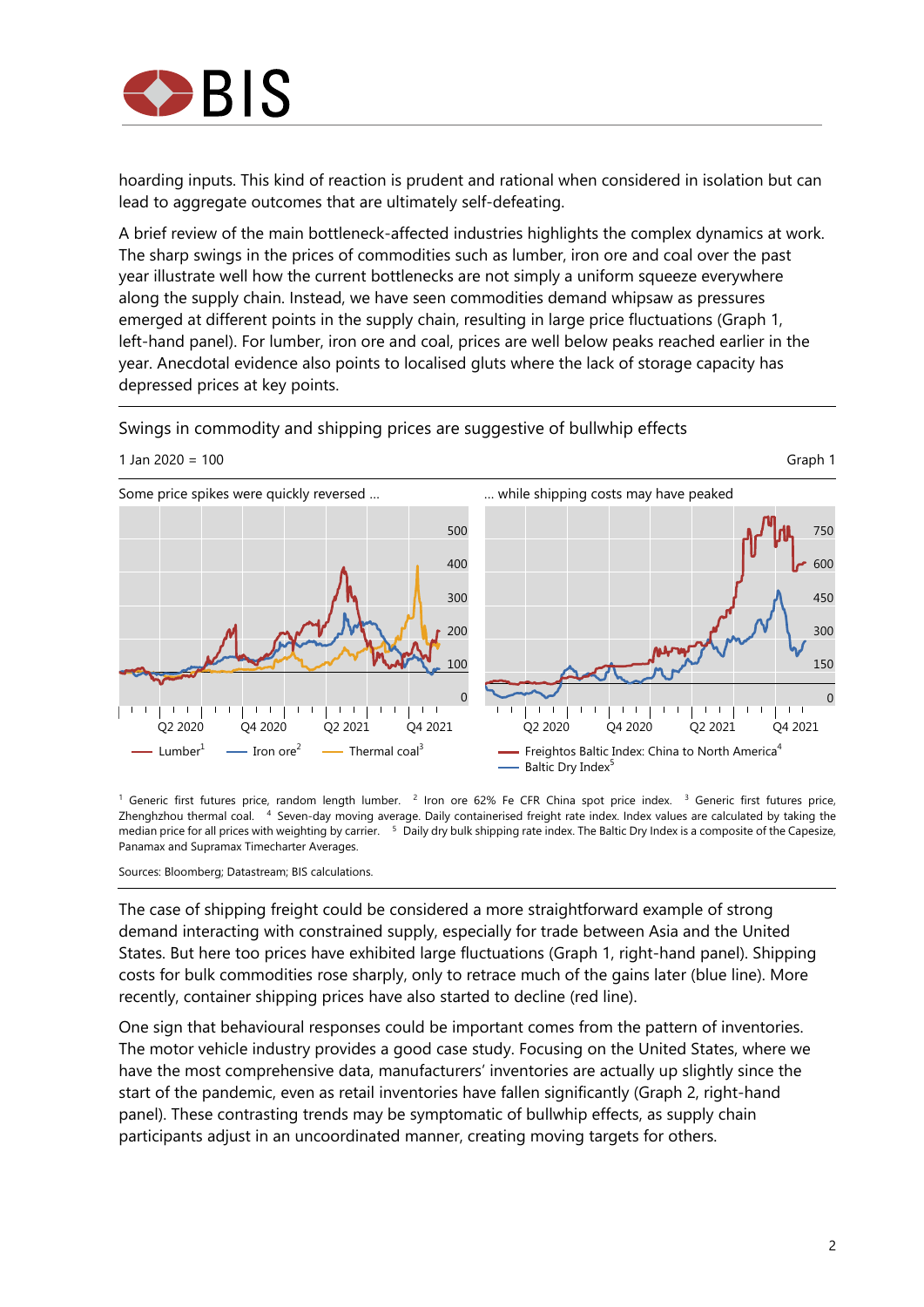

#### Indicators of supply chain pressures are far from uniform **Graph 2** Graph 2





The case of semiconductors is different again. Despite reports of disruptions at some specific factories, it is hard to find evidence of generalised contractions in supply. Changes in production relationships may also have exacerbated the behavioural responses, as firms that cancelled semiconductor orders early in the pandemic – automobile producers are the most cited example – found themselves at the back of the queue when demand returned. Indeed, available sales and billing data point to a strong increase in supply since the start of the pandemic (Graph 2, left-hand panel).

When taken as a whole, the signs point to strong demand that has outpaced supply capacity that is growing, but not growing fast enough. However, the key question is how much of this stronger demand can be attributed to the bullwhip effect. To what extent will the behavioural responses that gave rise to bottlenecks work in reverse to clear up backlogs once supply chain problems begin to ease? Depending on the answer, we may find that supply bottlenecks may be resolved faster than currently feared, just as they have persisted longer than initially expected.

## **Inflation**

Let me now turn to inflation. Inflation has risen in many countries and bottlenecks have clearly played a significant role. But inflation has not risen uniformly (Graph 3, left-hand panel). Among advanced economies, the pickup in inflation has been most pronounced in the United States and the euro area, as well as in some emerging market economies, especially in Latin America. However, the increase in inflation has not been as evident in Asia. In Japan, consumer prices have barely grown over the past year. And inflation remains low in China.

As well as the differences across countries, the differences across product categories are also notable. Durable goods prices have risen especially sharply since the start of the year (Graph 3, centre panel), breaking the trend of low or negative price changes over much of the past few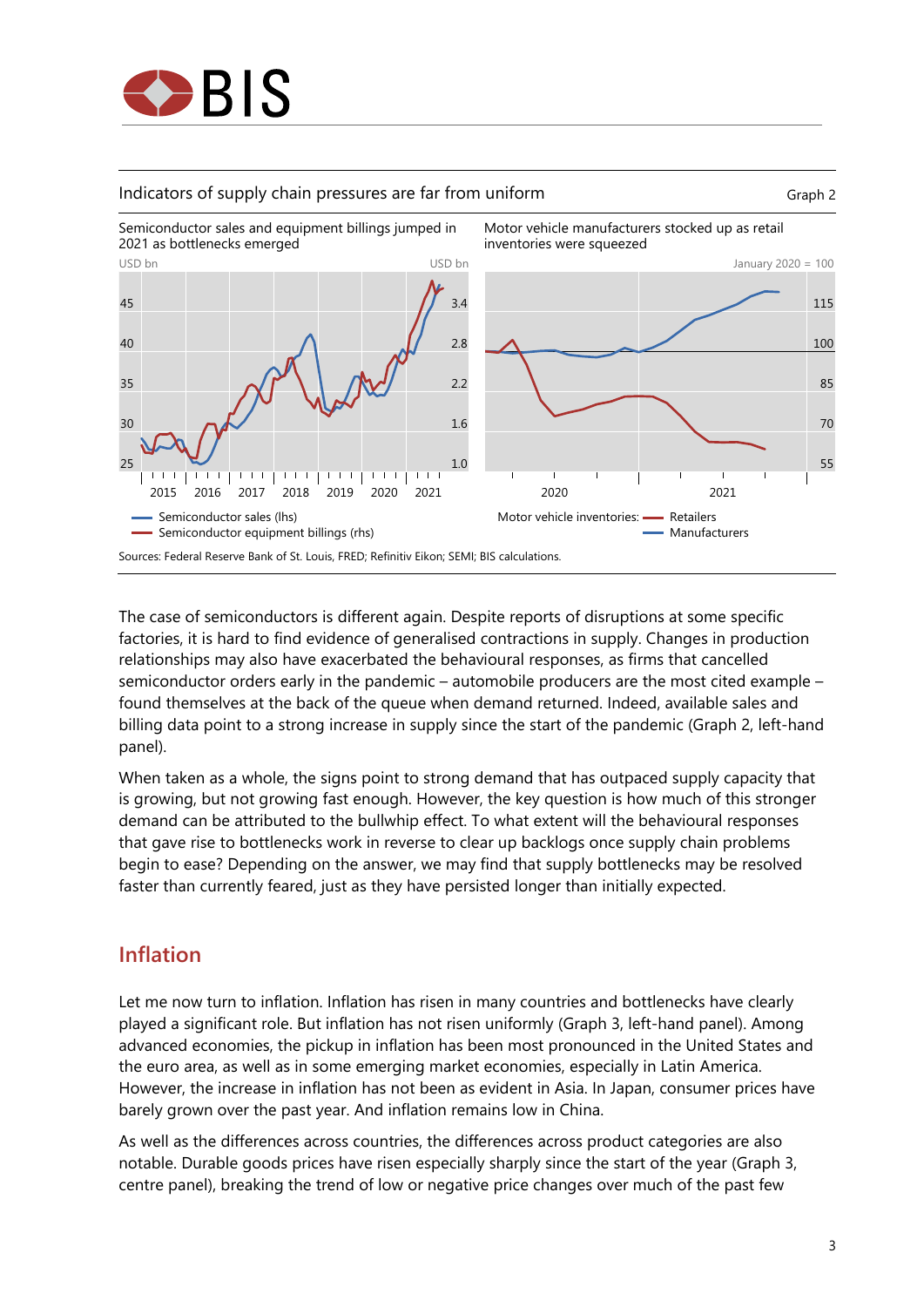

decades. The rise in the price of services has been much more modest, although it has picked up in recent months in some economies (Graph 3, right-hand panel), although not in Japan.

#### Durable goods drive the inflation rise



We should be wary of disregarding inconvenient price increases. Nonetheless, it is worth emphasising how unusual the recent rise in durable goods prices is when set against the experience of well-established long-term price trends. As the left-hand panel of Graph 4 shows, the rise in durable goods prices in the United States in recent months is much larger than any other seen over at least the past two decades. Although the rise in durables prices in other countries has not been quite as large, a prolonged period in which durable goods prices rise faster than those of services represents a sharp break from the trend over recent decades (right-hand panel).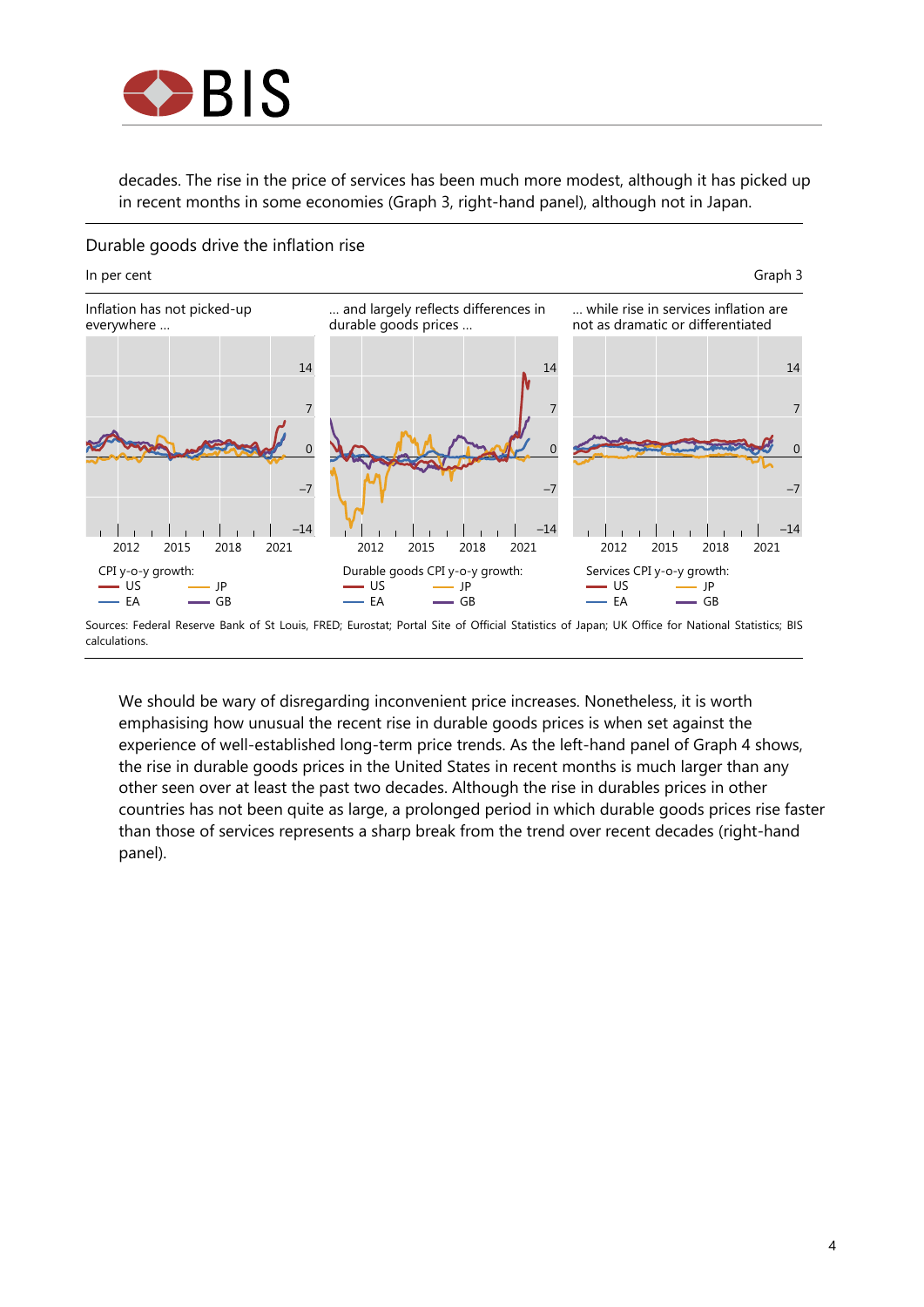

#### Price levels in services and durable goods **Graph 4** Graph 4





However, there is something of a race against time. If the current inflation surge feeds a wage-price spiral reinforced by a possible unmooring of inflation expectations, bringing inflation under control will be a much more difficult task. That's why the labour market will be the key determinant of the course of inflation. This is where I would like to turn now.

## **Labour markets**

Labour market conditions across countries have shared some similarities as well as some striking differences.

The overall trajectory in total hours worked has been quite similar since the start of the pandemic. As you see in Graph 5, they fell by 10–20% in the middle of 2020. Following these sharp declines, total hours worked have rebounded much more quickly than after recent recessions, although they remain 2–5% below their pre-pandemic levels.

However, these similar declines in hours came about in strikingly different ways. There are three ways in which hours worked could fall. The first is an increase in unemployment. The second is a drop in average hours worked per employee. The third is a decline in the participation rate of the labour force. The respective roles of these three factors differ widely across economies.

In the United States, the initial decline largely reflected a shift from employment into unemployment and, to a lesser extent, a move of workers out of the labour force. Although much of the rise in unemployment has been reversed, participation rates remain substantially below where they were before the pandemic, particularly for older workers.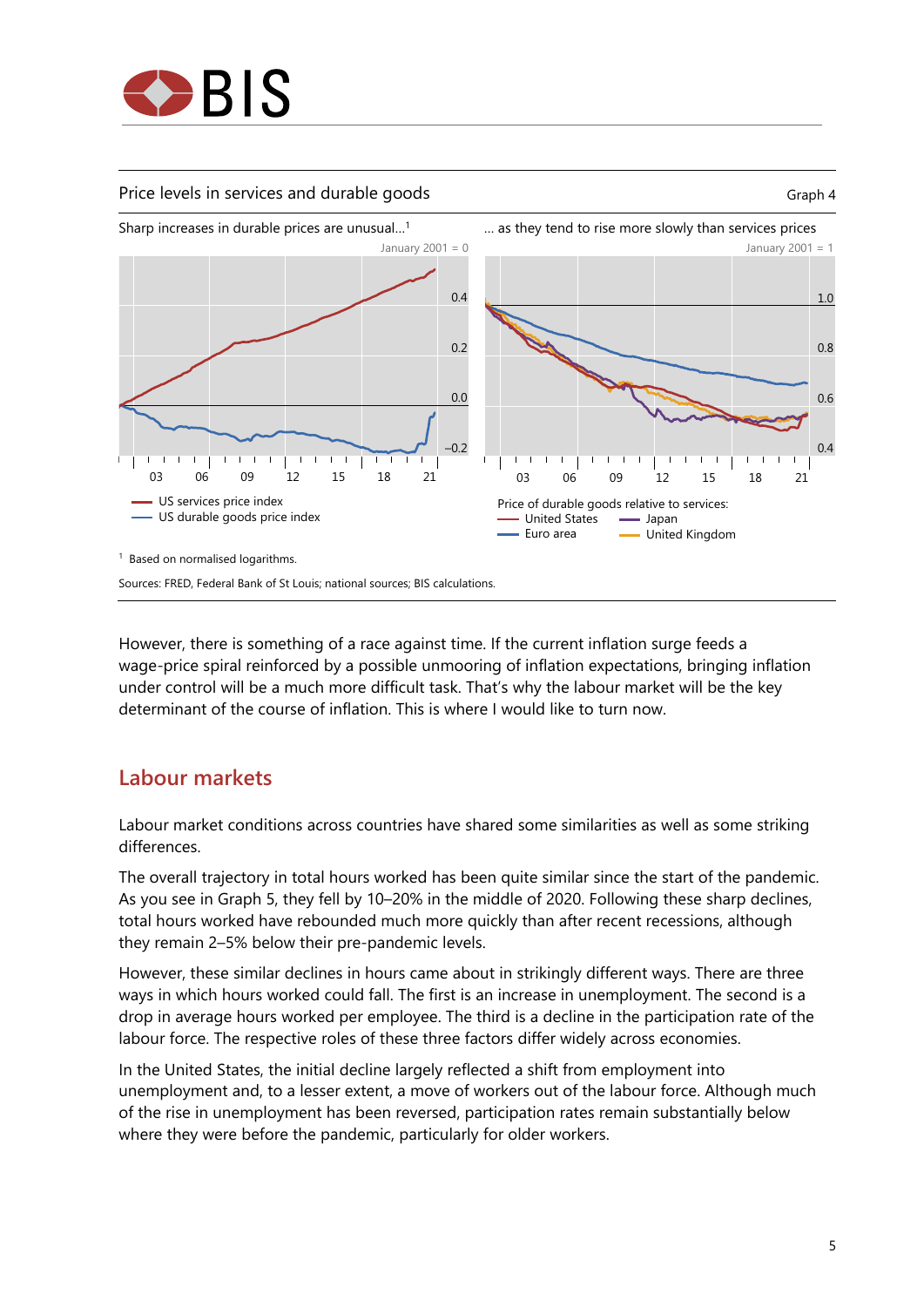

In most other advanced economies, the decline in hours worked reflected mainly a fall in average hours worked per employee, due largely to furlough schemes that kept worker-firm relationships intact.

In many emerging market economies, large numbers of workers left the labour force. Some of this could reflect a shift into the informal sector, although informal work was also hard hit by the pandemic.



However, I would like to draw your attention to one key observation. The differences in the way that hours worked declined have also influenced the shape of the recovery. Specifically, in countries that saw large rises in unemployment at the height of the crisis (such as the United States), the labour market has been slower to spring back to its pre-pandemic setting.

One way to see this is through the Beveridge curve, which shows the relationship between the unemployment rate and job vacancies. Normally, changes in economic activity would show up as shifts *along* the Beveridge curve, with stronger labour demand going hand in hand with lower unemployment and higher job vacancies. However, in the United States, the Beveridge curve has shifted out since the start of the pandemic (Graph 6, top left-hand panel). This means that many more job openings are on offer than previously for the same level of unemployment. The UK Beveridge curve has also started to drift out in recent months.

Importantly, no such rightward shift in the Beveridge curve is evident in jurisdictions such as Japan and the euro area, where worker-firm relationships remained largely intact.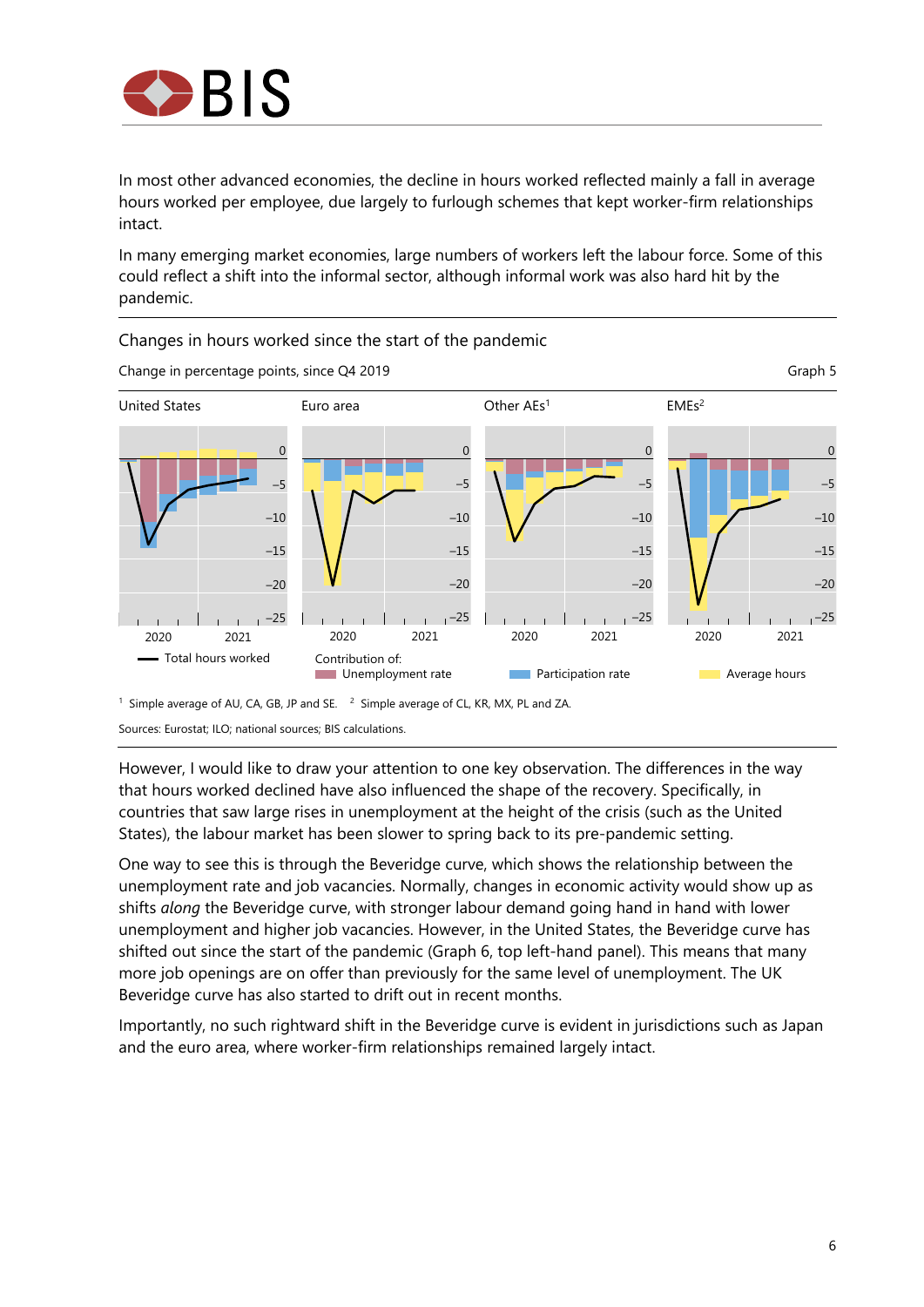

#### Beveridge curves



1 Job vacancy rate computed as (number of job vacancies) / (number of occupied posts + number of job vacancies)\*100. Job vacancy ratio computed as three-month rolling average ratio of vacancies per 100 employee jobs. 2 For EA, Q1 2006; for GB, May 2001; for JP, January 2000; for AU, Q1 2000. 3 For AU and EA, Q3 2008. 4 For AU and EA, Q4 2008. 5 For AU and EA, Q1 2020. 6 For AU and EA, Q2 2020.

Sources: Datastream; national data; BIS calculations.

The conventional interpretation of the rightward shift in the Beveridge curve is a labour market mismatch between jobs and skills – say, due to the reallocation from the real estate sector after the Great Financial Crisis. To some extent, that may be true at present. At the same time, it is worth noting that job vacancies have risen most in some of the service industries that saw the largest job losses since the start of the pandemic. So, a simple sectoral reallocation story seems inadequate.

In any case, the contrast between the Beveridge curves *across* economies is very striking. In Japan and the euro area, there is no evidence of any deterioration of the jobs-skills match. Preserving the employment relationship appears to have kept the economy on a path where the recovery is closer to bringing the economy to its pre-pandemic state, at least in terms of the Beveridge curve relationship.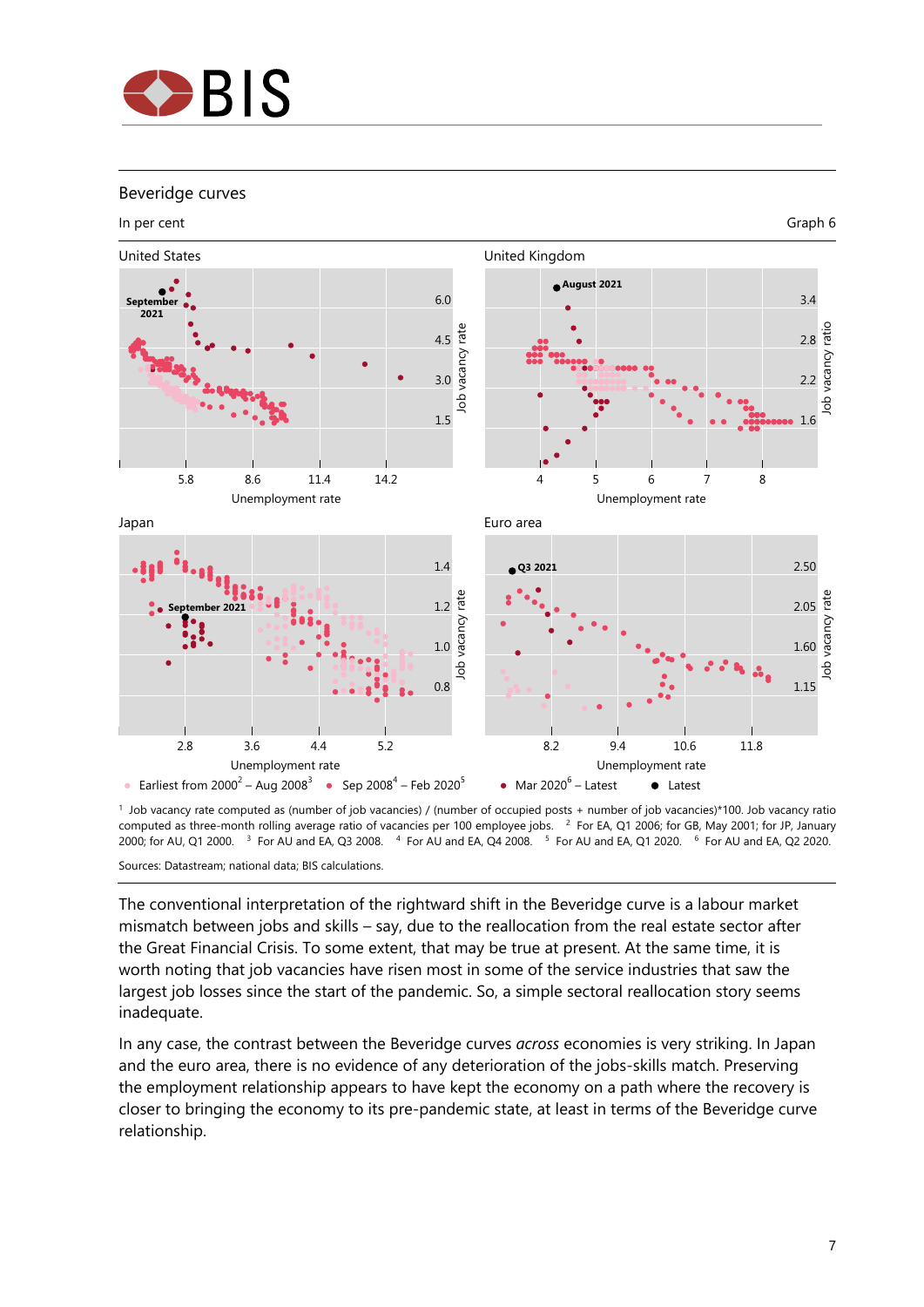

Getting to the bottom of the reasons for this contrast in labour market outcomes is an important task ahead for policy makers. Perhaps one way to approach this question is to start from the premise that firms and workers are part of the intricate web of relationships in the economy with relationship-specific capital that acts as the "glue" for the economy as a whole. Barry Eichengreen has written eloquently on this issue.<sup>4</sup>

The ties that bind all of us as colleagues, neighbours, workers and employers arguably go beyond the transactional nature of the weekly payslip. Once these relationships are broken, attempts to put the pieces back together will not be able to draw on the same reservoir of relationshipspecific capital that was in place previously. A more systematic analysis that draws on more than simple, atomistic optimisation models beckons. However, the recent upward drift in the UK Beveridge curve from the middle of 2021 suggests that any simplistic explanation will be found wanting, as the UK had also implemented furlough schemes similar to euro area economies.

More immediately, how these differences in labour market functioning will translate into differences in wage growth will be important for inflation developments. Unfortunately, the underlying pace of wage growth is particularly hard to read at the moment because of pandemic-related shifts in the composition of employment and the effect of furlough schemes.5



Wage growth vs pre-pandemic trends<sup>1</sup>

1 Annualised growth between Q4 2019 and Q2 2021, except for the US and AU, where annualised growth between Q4 2019 and Q3 2021 are shown. <sup>2</sup> Annualised growth implied by extrapolating the linear trend of each series calculated between Q1 2017 and Q4 2019. <sup>3</sup> Wage price index.

Sources: OECD; Datastream; national sources; BIS calculations.

Nevertheless, across most advanced economies, average wage growth since the start of the pandemic looks to have been in line with its pre-pandemic trends, or a little below, although this data will not capture the effect of recent inflation increases on wage negotiations. It is notable, however, that in the United States, where labour market changes are most apparent, wage growth

<sup>4</sup> Barry Eichengreen, "The human capital costs of the crisis", *Project Syndicate*, April 2020.

<sup>5</sup> See Bank of England, "How strong is pay growth?", *Bank Overground*, 31 August 2021, and G Koester and E Hahn, "Developments in compensation per hour and per employee since the start of the COVID-19 pandemic", *ECB Bulletin*, no 8, August 2020.